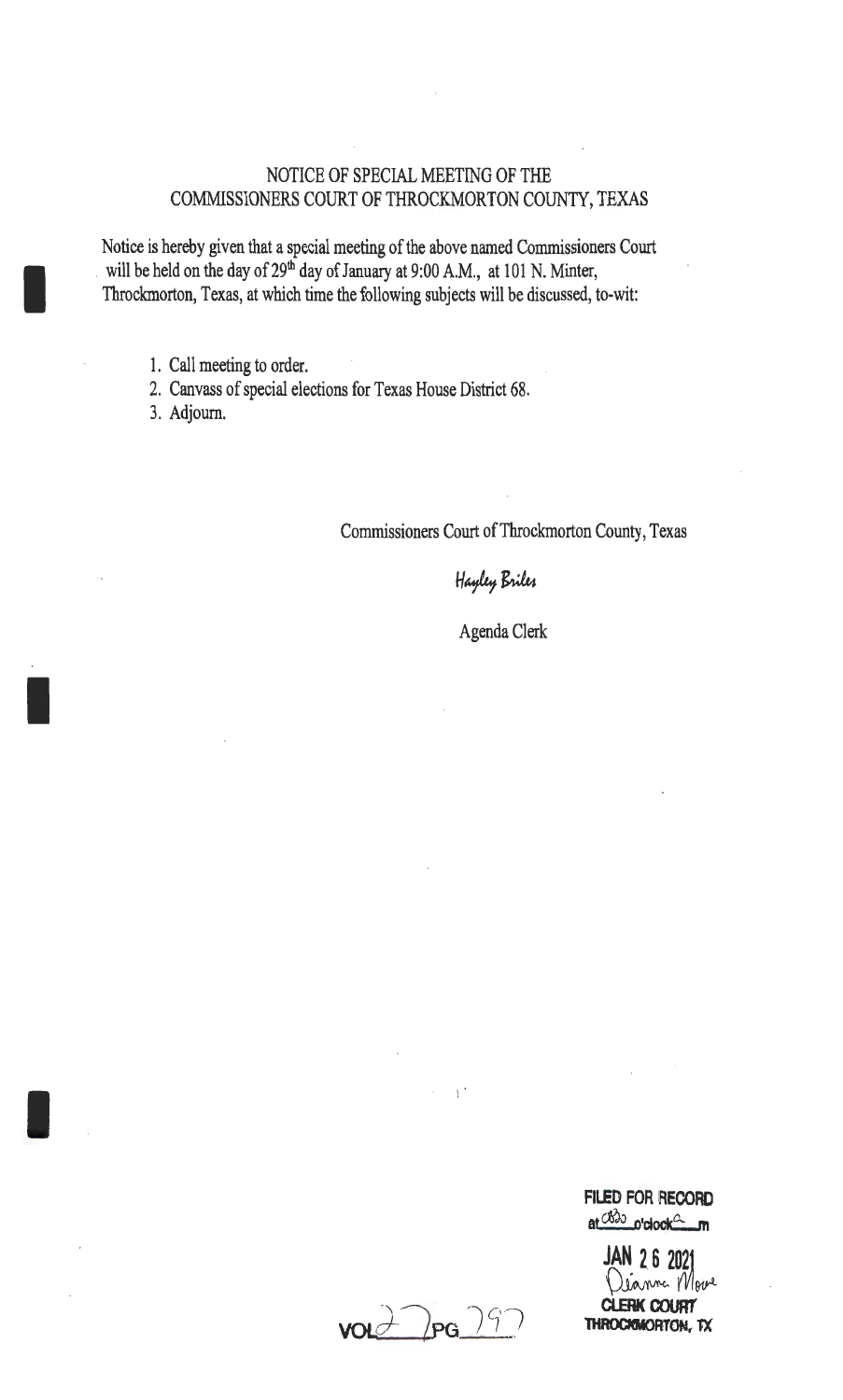### COMMISSIONERS' COURT

...

#### Special Meeting

Throckmorton County Commissioners' Court met in Special Session on Friday the 29th day of January, 2021, at 9:00 A.M., at 105 North Minter, Throckmorton, Texas, with the following members present:

Trey Carrington, County Judge, Kasey Hibbitts, Commissioner Pct #2, Klay Mitchell, Commissioner Pct. #4, Dianna Moore, County Clerk, and Pam Thompson

- 1. Trey Carrington called meeting to order at 9:00 A.M.
- 2. Klay Mitchell made the motion with Kasey Hibbitts seconding to Canvass the Special Election for the Texas House District 68 Representative. Motion carried 3-0.
- 3. Kasey Hibbitts made the motion and seconded by Klay Mitchell to adjourn at 9:01 a.m. Motion carried 3-0.

Witnessed my hand AND approved this the 8th day of February, 2021.

ATTEST: County Clerk

inty J<del>ud</del>i

 $VOL$   $\geq$   $PG$ 

I

I

I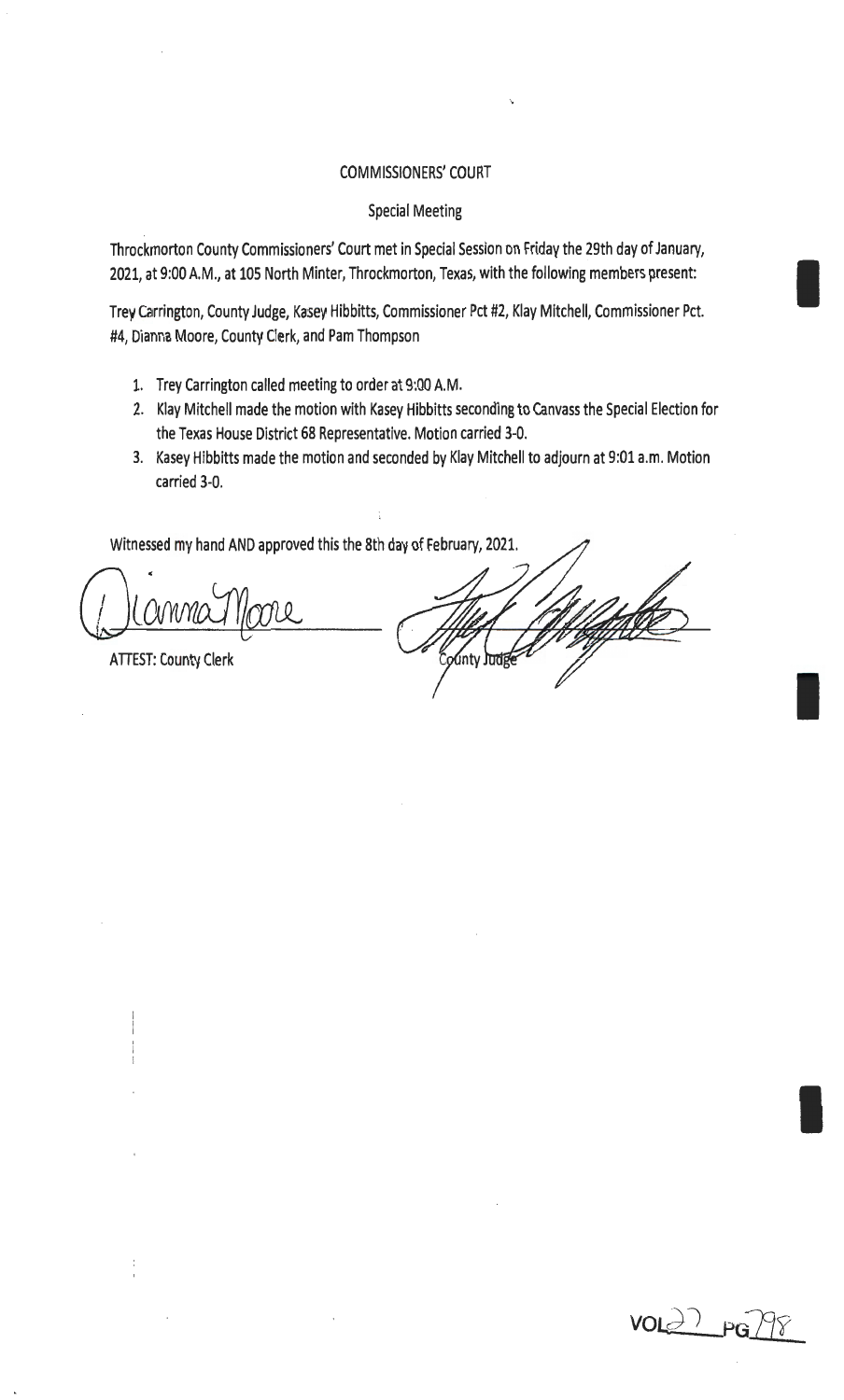AW9-1. Prescribed by Secretary of State Sections 67.00(b)(2) and 87.1231, Texas Election Code 3/07

#### SUMMARY OF PRECINCT RETURNS

I, the undersigned, the presiding officer of the canvassing authority for Special Election \_\_\_\_\_\_\_ \_\_\_\_ Election, held on the 23rd day of January 20 21 \_\_\_, Throckmorton \_\_\_\_\_\_\_\_\_\_\_\_\_\_\_ County, Texas do hereby certify that the following is a total of all votes received by each candidate and votes received "for" and "against" each measure as shown by the precinct returns. I further certify that the following vote totals include early voting votes by precinct received under Section 87.1231 of the Texas Election Code.

Name of Office/ or Proposition

I

I

I

Name of Candidate

Total Votes Received .

State Representative. Dist. 68 State Representative, Dist. State Representative, Dis. State Representative, Dis. State Representative, Dis

| <b>Jason Brinkley</b><br>$\overline{7}$<br>it. 68<br><b>Craig Carter</b><br>st. 68<br>21<br>Charles D. Gregory<br>5<br>st. 68<br>104<br>David Spiller<br>st. 68<br>٠ |  |
|----------------------------------------------------------------------------------------------------------------------------------------------------------------------|--|
|                                                                                                                                                                      |  |
|                                                                                                                                                                      |  |
|                                                                                                                                                                      |  |
|                                                                                                                                                                      |  |
|                                                                                                                                                                      |  |
|                                                                                                                                                                      |  |
|                                                                                                                                                                      |  |
|                                                                                                                                                                      |  |
|                                                                                                                                                                      |  |
|                                                                                                                                                                      |  |
|                                                                                                                                                                      |  |
|                                                                                                                                                                      |  |
|                                                                                                                                                                      |  |
|                                                                                                                                                                      |  |
|                                                                                                                                                                      |  |
| ÷,                                                                                                                                                                   |  |
|                                                                                                                                                                      |  |
|                                                                                                                                                                      |  |
|                                                                                                                                                                      |  |
| $\ell$                                                                                                                                                               |  |

DATED, this 29 day of January 2021

Form Themassar for the Filed Comparison Find Maries Presiding Officer<br>Presiding Officer Presiding Officer Presiding Officer

 $\overline{V}$ OL  $\overline{V}$ <sup>1</sup> PG